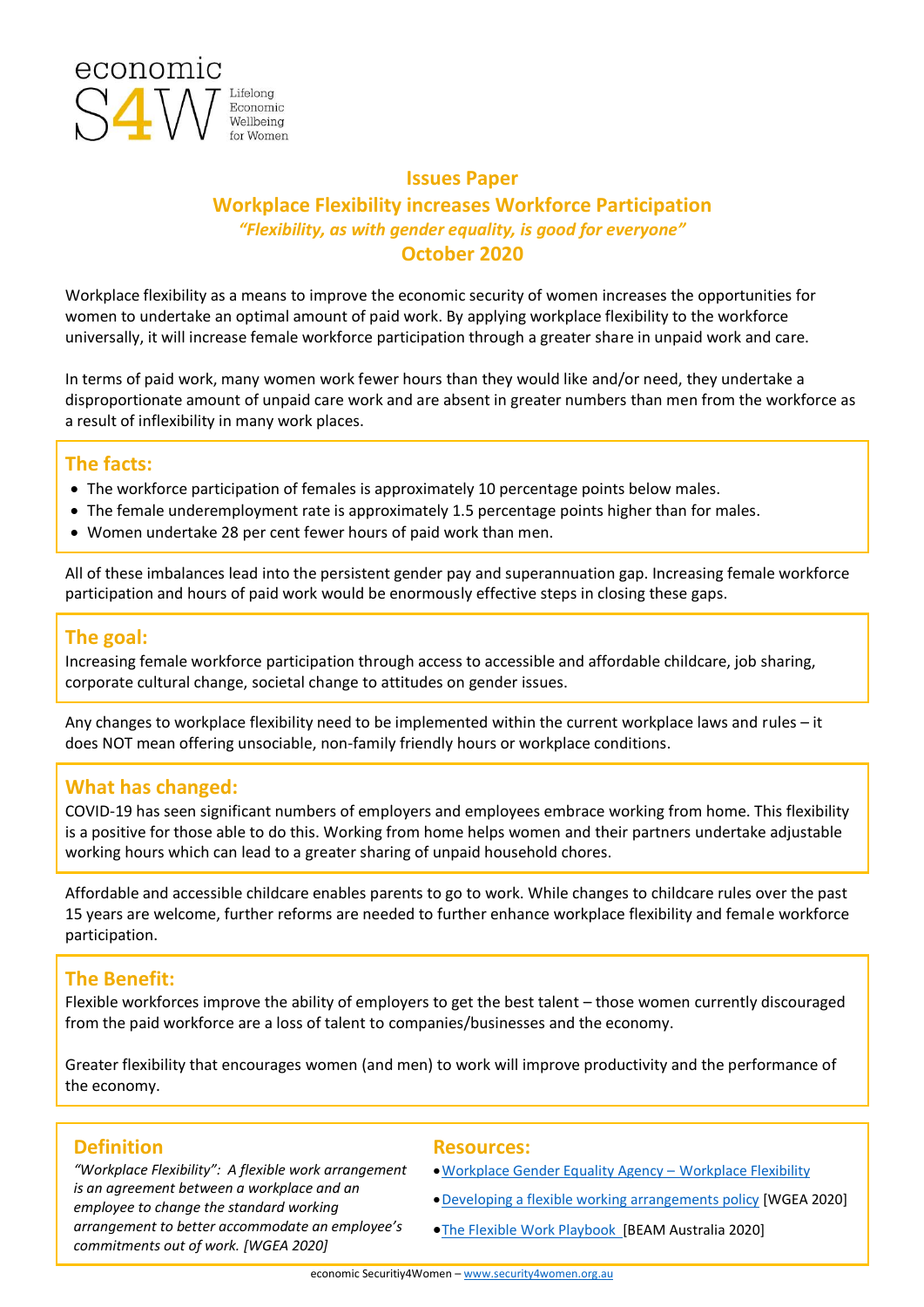

## **eS4W – Issues Paper Childcare – affordable and accessible**

*"Women still undertake the 'lion's share' of unpaid care"*

The more parents of young children access childcare, the greater are the economic and financial benefits to women and to the economy as a whole. There is a huge volume of academic and other research from around the world that shows this to be the case. Affordable and accessible childcare also has a strong and significant positive long term impact on the economy in terms of higher workforce participation and stronger productivity.

In addition to the benefits to parents and women in particular, a well-structured childcare system is an economic reform that boosts productivity and is not a social welfare issue.

Increasing female participation in paid work and having more women utilising their skills and experience are vital steps in closing the gender pay gap and addressing the substantial shortfall in women's superannuation balances

One reason for the gender superannuation gap in particular, but also for the pay gap, is the amount of time women spend out of paid employment relative to men to undertake unpaid care of their children. When women are not earning a wage, there are no contributions to their superannuation savings.

It is a similar issue with women working fewer hours and therefore having a lower total pay when they return to work after having children. Fewer hours of paid work often in lower income occupations, means lower superannuation contributions and subsequently balances.

Studies from the OECD show that across a range of diverse countries, childcare costs impact the ability of women to engage in paid employment.

There is a strong and unambiguous correlation between the level of out of pocket childcare expenses and female employment rates (see chart below). In broad terms, in those countries where more than 50 per cent of 0 to 3 year olds are in early education and childcare, the employment rate for women with children 0 to 3 years olds is around 70 per cent.

In countries with less than 20 per cent of 0 to 3 year olds in early education and care, fewer than 20 to 25 per cent of women with children in this age cohort are employed.

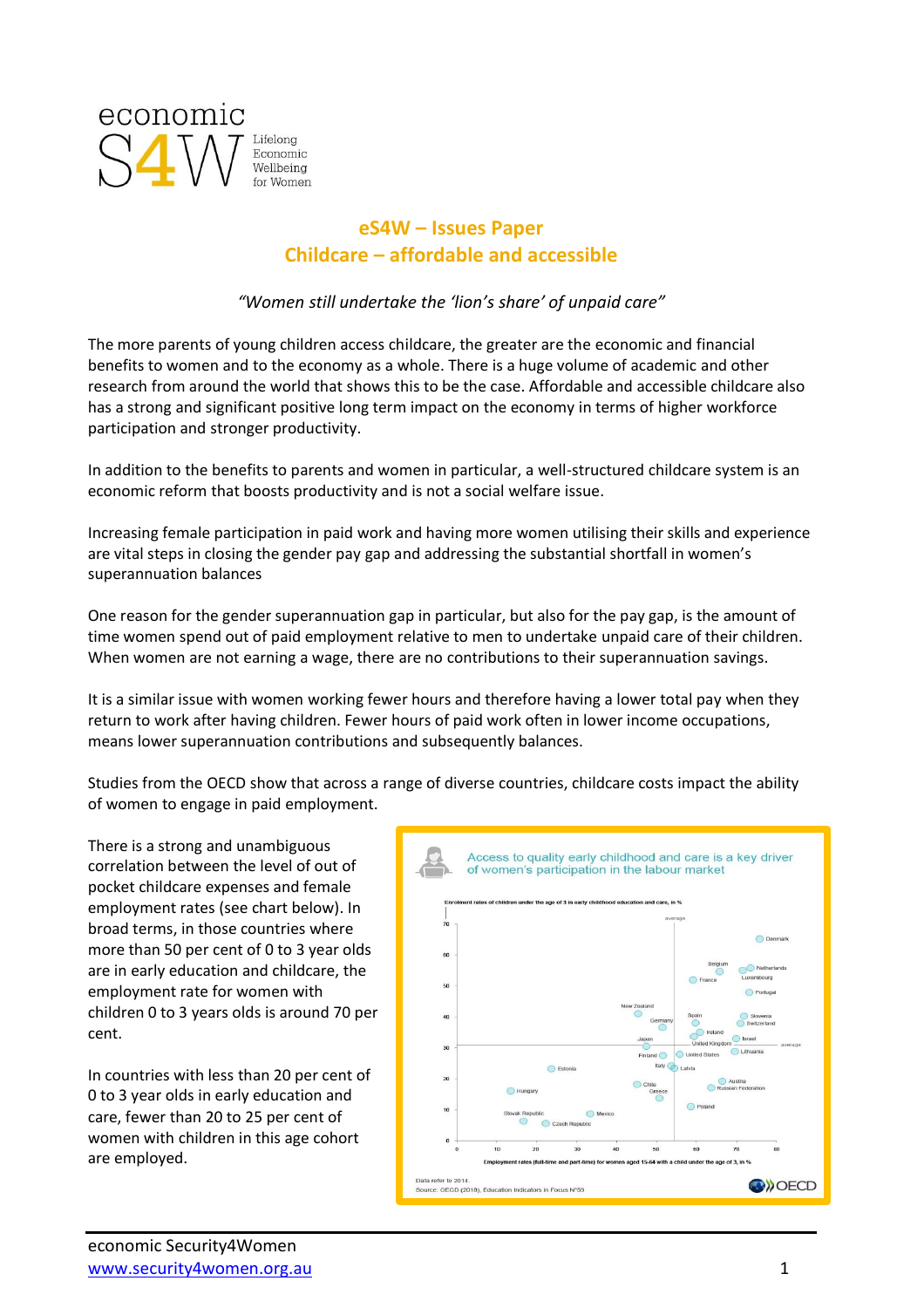It is worth noting when judging the cost-benefit of government financial assistance for childcare and early learning, there are benefits to the children in the form of educational attainment and socialising with other children, both of which can improve their life skills.

Other studies show that these broad positive trends in terms of workforce participation for women are also evident for parents of children over 3 years old through to primary school age.

In addition to affordability of childcare, accessibility to childcare centres is a key aspect of further childcare reforms. This is across all geographic locations but is especially the case in regional and rural areas.

During the series of roundtable discussions conducted by eS4W since 2018, many participants noted that the geographic spread of childcare centres can be a further constraint for parents accessing childcare.

There were numerous examples where the nearest childcare facility was approximately a 30 minute round trip drive from their home and workplace for both the drop off and pick up. This imposed a significant time and expense cost in accessing childcare.

This means that an important facet of the policy strategy to improve and enhance the childcare system should include having an appropriate number of centres across diverse geographic locations including in regional areas and the cities.

eS4W agrees with the analysis that the provision of affordable and accessible childcare will be expensive for government budgets. eS4W also fully endorses the research that shows the benefits to the economy from the reforms are substantially greater than these costs, especially in enhancing the economic and financial security of Australian women whilst benefiting children with a safe and early education and developmental environment.

While the cost of government subsidised childcare is expensive, the cost of not providing it to the economic security of women and longer term economic growth in Australia is far greater.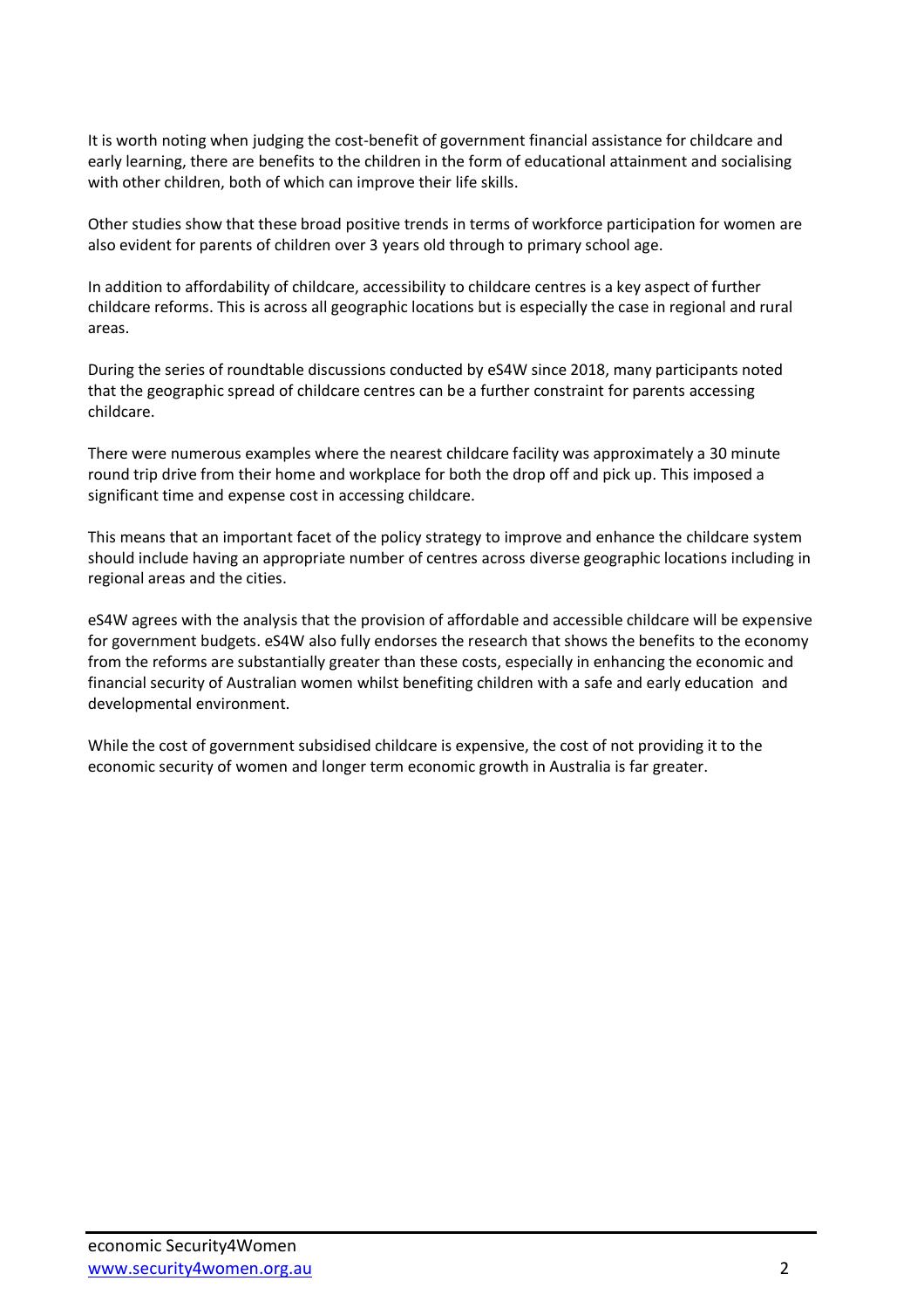

## **Issues Paper**

# **A gender lens on economic policy including in the budget October 2020**

Policy reform is essential when addressing gender imbalances and improving the economic security and wellbeing of Australian women.

Policy changes are often made through legislation and the removal of impediments to women having the same opportunities as men in all aspects of work and society.

These changes are inevitably driven by strong, fact-based research and analysis that highlights what is often entrenched gender inequality and highlights the social and economic benefits of reform.

Changes also require policy makers to act in a constructive way. Complacency and/or a lack of information and knowledge from those able to bring about change has been a problem in delivering effective gender equality.

While change has been slow, it is important to recognise the progress to address structural gender inequality that has been achieved over time.

These achievements were greatly assisted by strong bipartisan advocacy in 1984 when Australia was the first country in the world to develop, apply and implement Gender Responsive Budgeting. This was tracked in the subsequent 30 years via the Women's Budget Statement (WBS) which continued until 2014.

The WBS was produced under the Hawke-Keating Labor Governments (1983-1996), the Howard Liberal-National Coalition Government (1996-2007) and the Rudd and Gillard Labor Governments (2007-2013). However, in 2014 under the Abbott Liberal-National Coalition Government, a WBS was not published despite major policy and budgetary changes outlined in the 2014-15 federal budget that had significant implications for gender equality and women's empowerment.

## **The Women's Budget Statement has not been produced since 2014.**

This has been a concern to many women's groups and those looking to eliminate gender inequality. It suggests that advancing gender equality within the government has been downgraded in terms of a policy priority.